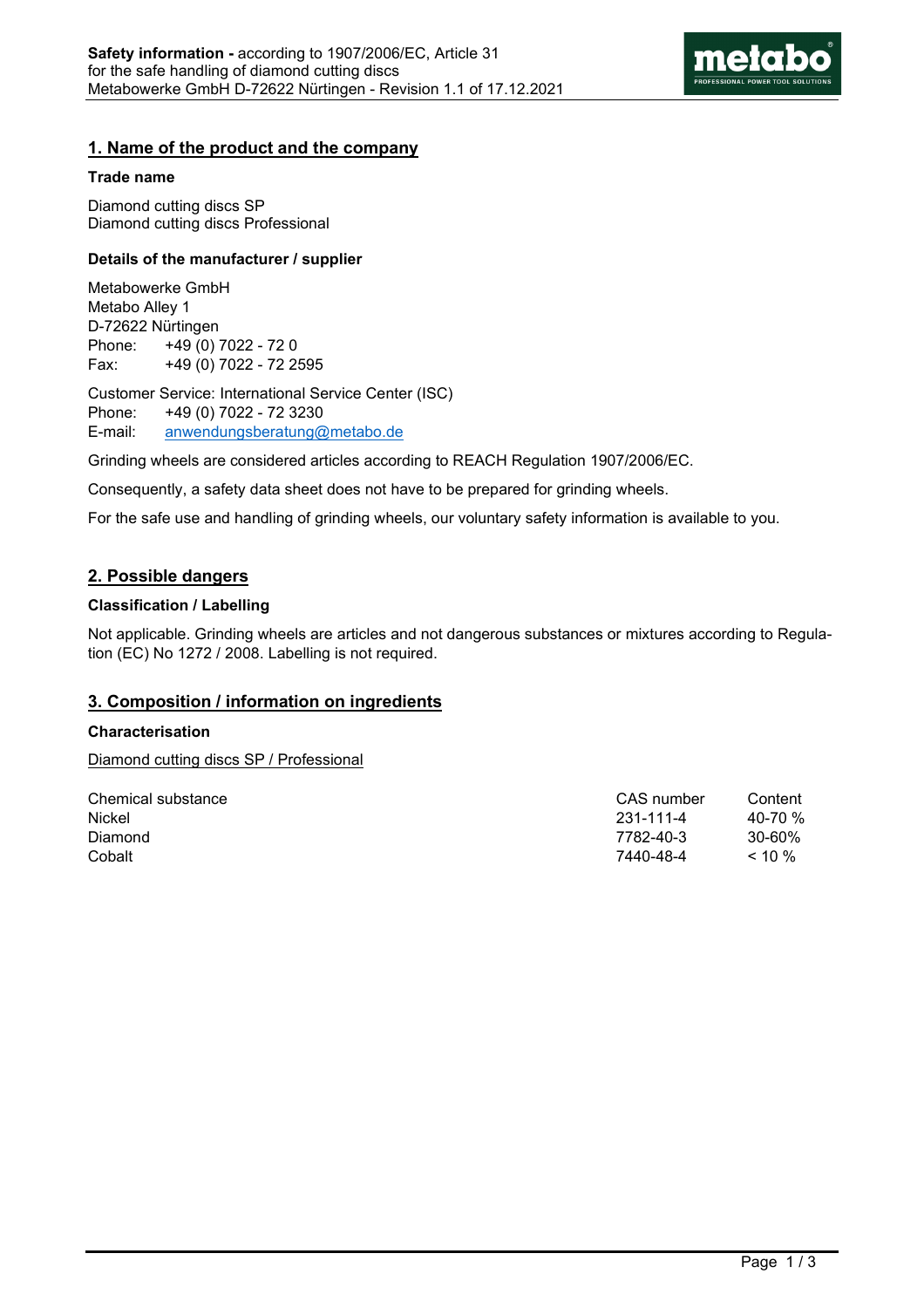

# **4. First aid measures**

### **Description of the first aid measures**

Please also note nos. 8 and 16 of the voluntary product information.

Inhalation: Not possible due to the shape of the product Eye contact: Not possible due to the shape of the product Skin contact: No adverse health effects known Ingestion: Not possible due to the shape of the product Notes for the doctor: Not specified

# **5. Fire fighting**

### **Extinguishing agent:**

Suitable extinguishing media: water, extinguishing powder, extinguishing foam, sand, carbon dioxide

### **Dangers:**

Hazardous fumes may be generated. Use respiratory protective equipment. Adapt fire-fighting measures to the surrounding situation.

### **6. Measures in the event of accidental release**

Not applicable.

# **7. Handling and storage**

When handling, the instructions for grinding machines and the relevant national regulations, as well as safety recommendations, must be observed.

# **8. Exposure controls / personal protective equipment**

For safe grinding, a risk assessment (workplace evaluation) and the use of the appropriate personal protective equipment is recommended.

### **Exposure limits:**

Components with limit values that require monitoring at the workplace: (Observe country-specific official regulations):

Note: Hazardous dust from the material to be machined can be generated by grinding / machining.